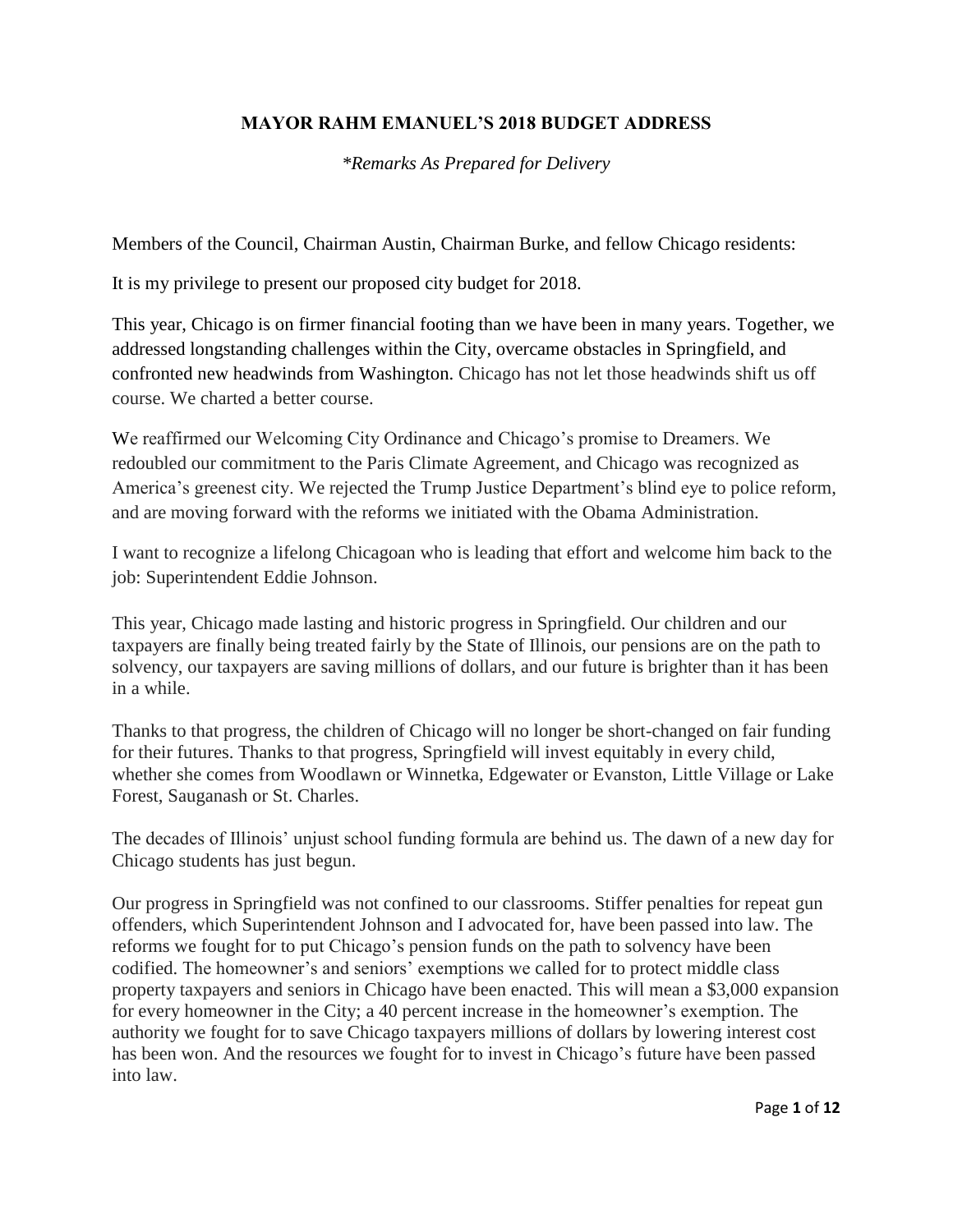This progress builds on our progress. We never asked Springfield to solve Chicago's fiscal problems. We only sought the tools to do the hard work ourselves.

Thanks to the support of this Council, the City's finances are back on track. There were political risks over the years. But you knew that politics as usual would not fix the challenges we inherited. In fact, it was politics as usual that got us into this problem in the first place.

And I want to thank all of Chicago's taxpayers for doing their part to solve Chicago's financial problems and usher in a better day. In fact, we are already seeing results, whether measured by new jobs, new companies, new industries or new graduates.

\*\*\*\*

For six years Chicago has come together, rolled up our sleeves and done the hard work of confronting our fiscal challenges.

Together, we took on a broken budget. With this budget, we will have slashed our structural deficit by 82 percent.

We moved each of our four pension funds from a path of insolvency to a path of solvency. The pension funds that for too long contributed to doubts about Chicago's fiscal health are now a factor driving Chicago's fiscal stability. When S&P upgraded their outlook for the City of Chicago to stable last year, they noted our pensions as a reason.

In addition, the days of fiscal smoke and mirrors are behind us. The days of selling off assets to balance the budget and pay Chicago's bills are behind us. The days of raiding the rainy day fund to keep the city afloat are behind us. With this budget we will continue saving for Chicago's future, rather than selling it short.

Despite all the fiscal reforms we have made and all the hard work we have done, one last budget gimmick continues to hover over the City's finances. We know it as scoop and toss. I refer to is as using the MasterCard to pay off the Visa bills. I am proud to say that with this year's budget, for the first time in over a decade, the City of Chicago will not use scoop and toss to balance the budget. We are finally putting an end to this old financial head-fake, a year ahead of schedule. It is one more sign of the progress we have made together.

Every single bad financial practice we inherited in 2011 has now been eliminated from the budget. We have traded fiscal tricks for honest books. We have put an end to the fiscal shenanigans of the past while investing in the strengths of Chicago's future.

With this budget, we will continue on the path of both reforming spending and investing in the future.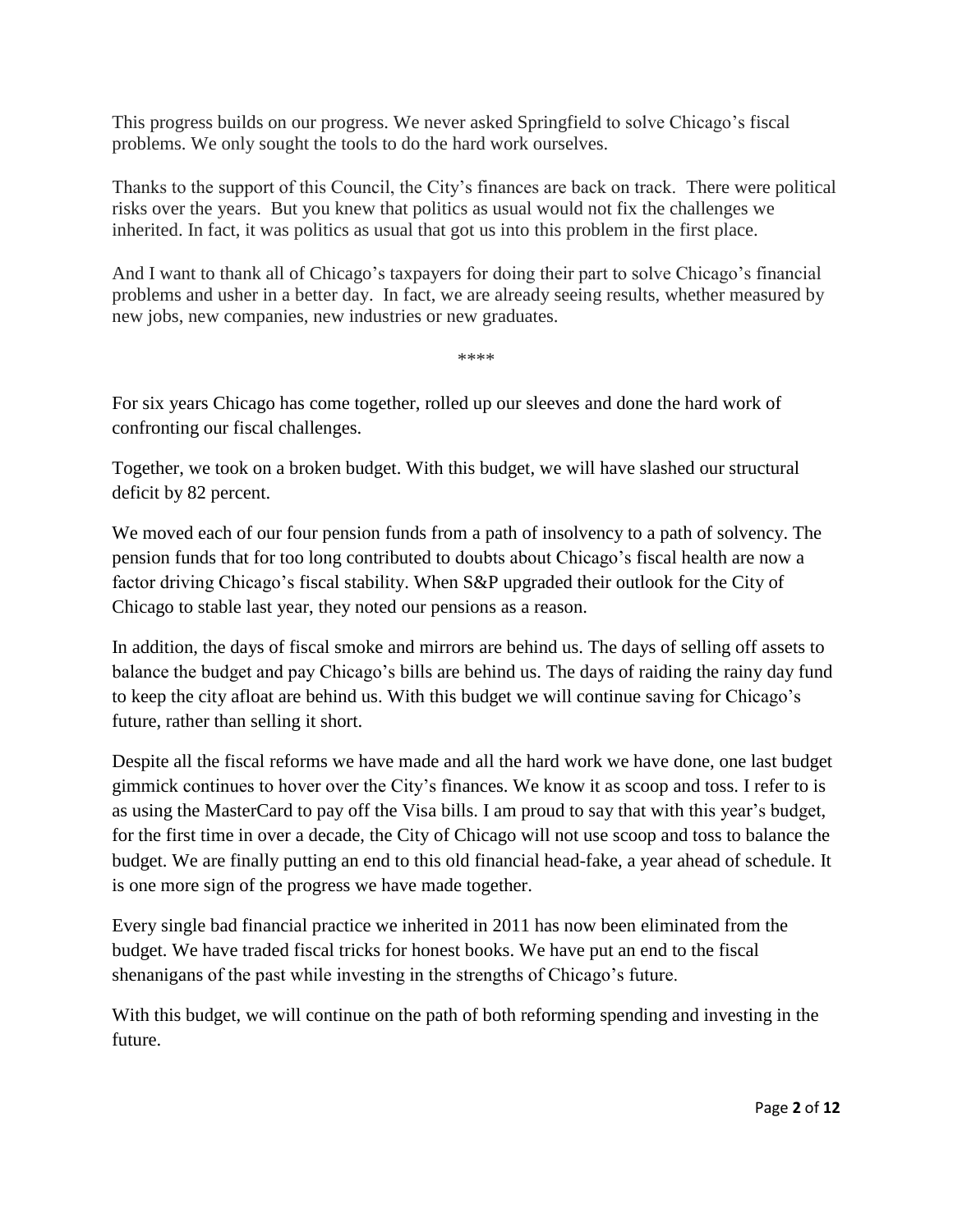While we have done the hard work of putting our finances back on sound footing, we have simultaneously more than tripled our investments in Chicago's children. We have never and will never balance our budget on the backs of our children.

Every year we have expanded after school activities, summer jobs, Safe Passage routes and mentors. This year, we will increase our investments in Chicago's children for a seventh consecutive year.

We can make these investments in our future with confidence because we have addressed the fiscal challenges of the past with conviction.

Since 2012, working with labor, we have kept our health care costs for employees roughly flat.

In addition, we have saved \$25 million a year by reforming the way we deliver city services, including putting garbage pickup on a more efficient grid-system.

We have saved more than \$20 million by changing the way we purchase energy and by making our public buildings more energy efficient.

Another \$10 million dollars a year was saved by changing the way we lease property.

Now is not the time to take our eye of the ball or become complacent. We must continue to build on the foundation of the progress we have made together.

\*\*\*\*

Creating stability in our fiscal outlook has always been in service of creating jobs, expanding the economy and investing in Chicago's future.

This begins with a shared priority for all of us: public safety.

We all agree the level of violence in some of our neighborhoods is totally unacceptable. Whether it is in your neighborhood or not, it affects Chicago, so it affects all of us. We simply cannot rest until every parent, in every neighborhood, is able to let their children go to the park, or play on the sidewalk, or sit on the front porch free from the fear of gunshots.

That is why we are infusing our police department with the manpower, technology and training to meet this challenge head on.

This budget puts more police on the street; getting kids, guns and gangs off the street. We are adding nearly 1,000 officers to the Chicago Police Department.

Just Monday, in Englewood, we announced 82 new officers graduated field training and were being deployed to neighborhoods across the City.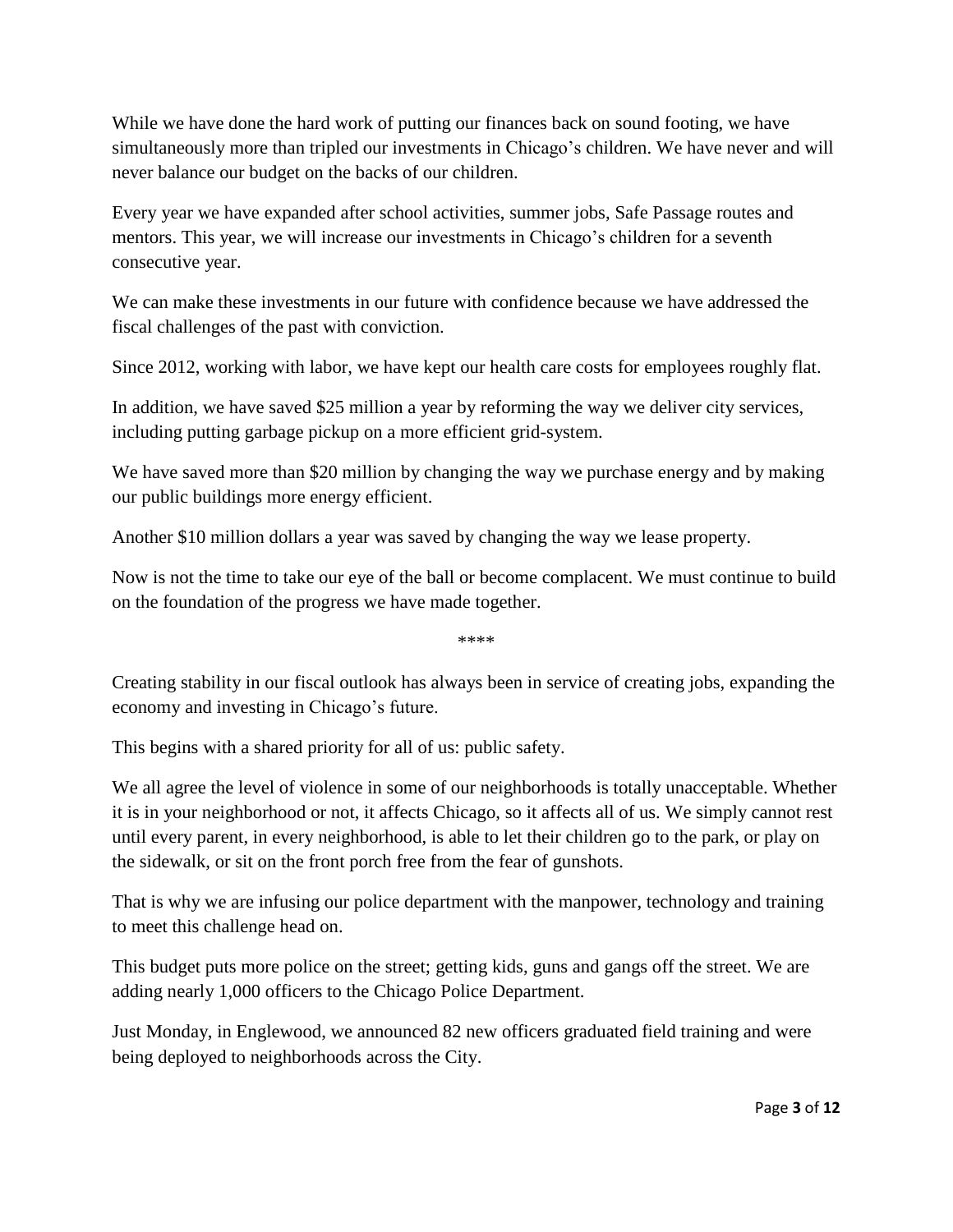In mid-November, 84 new officers will be deployed. In mid-December: 87. In mid-January: 107. In mid-February: 131. In March: 111. In April: 99. Between now and the beginning of Spring alone, 701 more officers will be deployed to neighborhoods throughout the City.

These officers will reflect the diversity of this great city, just as the Chicago Police Department has the most diverse command staff in its history.

By the end of this year every patrol officer will be equipped with a body camera, a year ahead of schedule. Every officer has been equipped with a Taser. Every officer is receiving new training in de-escalation techniques, mental health response and a revised use of force policy.

Superintendent Johnson has challenged the department to think differently and shift from reactive policing towards proactive, predictive policing.

As part of that shift, this year we set up six strategic decision centers on the South and West sides. In these districts the hard work of officers on the street is being backed up by new technology and analytics.

Overall, shootings are down 23 percent in these six districts, outpacing the citywide reduction. In Englewood, in the  $7<sup>th</sup>$  District, shootings are down 43 percent. Homicides are down 40 percent.

But we have so much more work to do.

With this budget, we will expand this technology to six more districts covering neighborhoods from Chicago Lawn to Pullman, Roseland to South Shore, and Hyde Park to Belmont Cragin.

New technology is important but no technology, no camera or algorithm, is stronger than trust between officers and residents.

Under Superintendent Johnson's leadership, the Chicago Police Department is on the path to earning the trust of every community in Chicago. Community policing is a cornerstone of the Chicago Police Department. It is built on the foundation of trust.

An individual who embodies this philosophy is Commander Dwayne Betts, who is with us in the Chamber. We are promoting him today to the head of community policing citywide based on the record he built in Austin in the  $15<sup>th</sup>$  District. Those who know his work know why he has earned this promotion.

But for all of our work to build bonds of trust, there is one surefire way to undo it. It is to have residents who are scared to cooperate with the police. Residents who are forced into the shadows because of the actions of the federal government.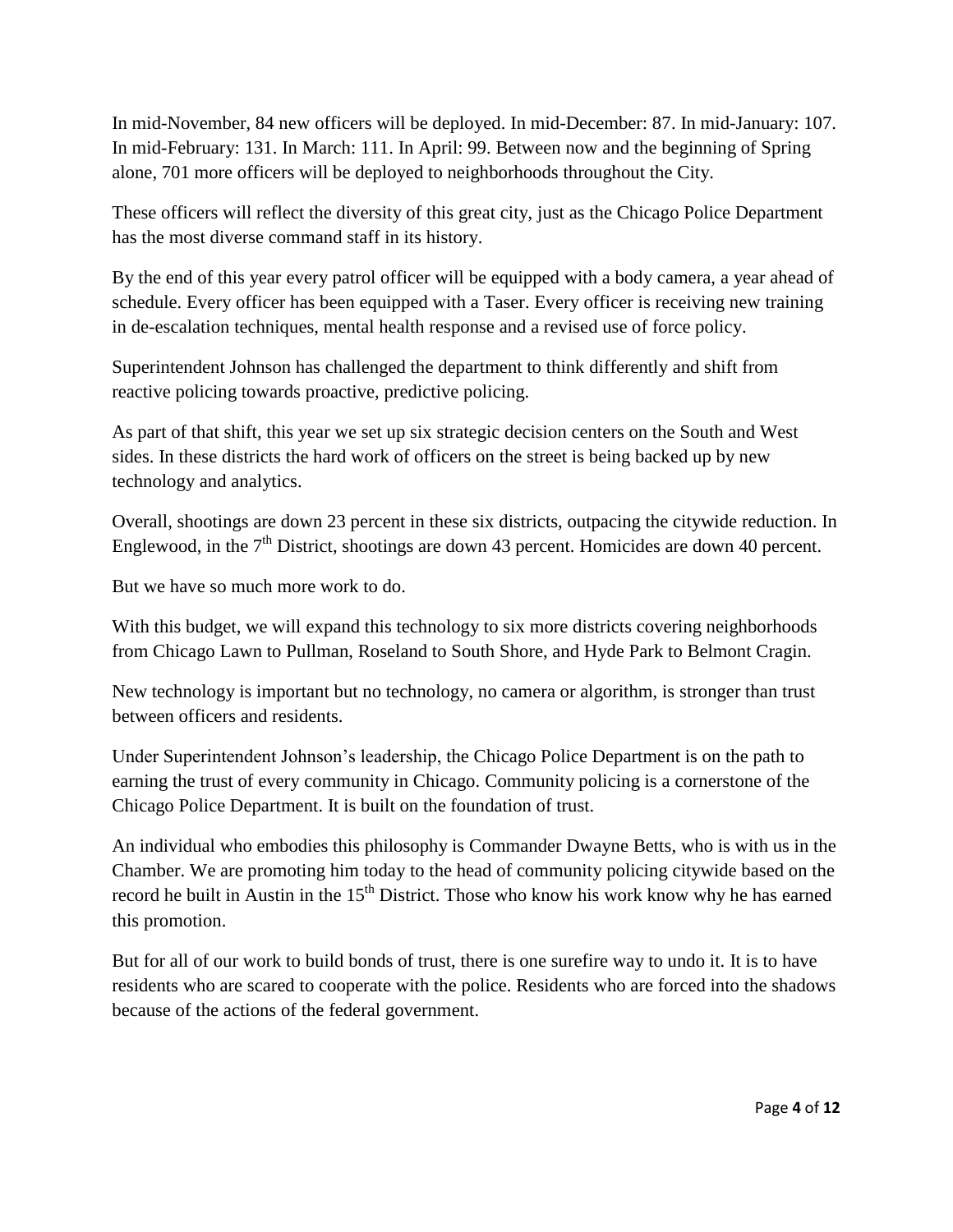It is for that very reason that when the Trump Justice Department tried to force an unlawful false choice between community policing and Chicago's values as a Welcoming City we took them to federal court.

Last month, Chicago won a national victory blocking Attorney General Sessions and the Trump administration from withholding grants from welcoming cities across America. Last week, that ruling was upheld. Make no mistake. This legal fight is a fight for who we are, a fight for what we believe in, and it is a fight that is far from over.

But Chicago will stand our ground in defense of our values as a Welcoming City to immigrants from around the world. Chicago will stand firm in defense of our belief in community policing. We will never waver.

That is also why we are going to create a modern Public Safety Training Academy in the West Garfield Park neighborhood. The new Academy will be a place where every first responder in Chicago receives the best training throughout their careers, not just up to graduation day. It will be a place to strengthen collaboration between Police, Fire and OEMC in emergency response. So the lessons of Paris, Las Vegas, and Barcelona can be practiced and perfected. And it will support needed economic and community development on the West Side.

We will also modernize 911 and 311. Our residents depend on them. But our systems were built for the days of landlines. We will modernize them for the mobile, smartphone era.

\*\*\*\*

We all know that public safety is not the job of the police alone. We, as a City, must continue to invest in after school and summer jobs. And we will. We, as a City, must continue to invest in neighborhood economic growth. And we will. We, as a City, must continue to reach out to children and provide them with role models that will influence the rest of their lives. And we will.

These investments are as important as how many officers we have on the street in any given neighborhood.

There is not a single district commander who does not want to see more after school activities, mentors, summer jobs and safe passage routes in their districts.

With this budget, we will provide after school activities to an additional 15,000 students; bringing our citywide total to over 110,000 students.

It is a testament to the power of what Maggie Daley started in 1991 when she inspired Chicago to look out for our children after school and ensure every child has academic, athletic or artist activities that match their passion and potential.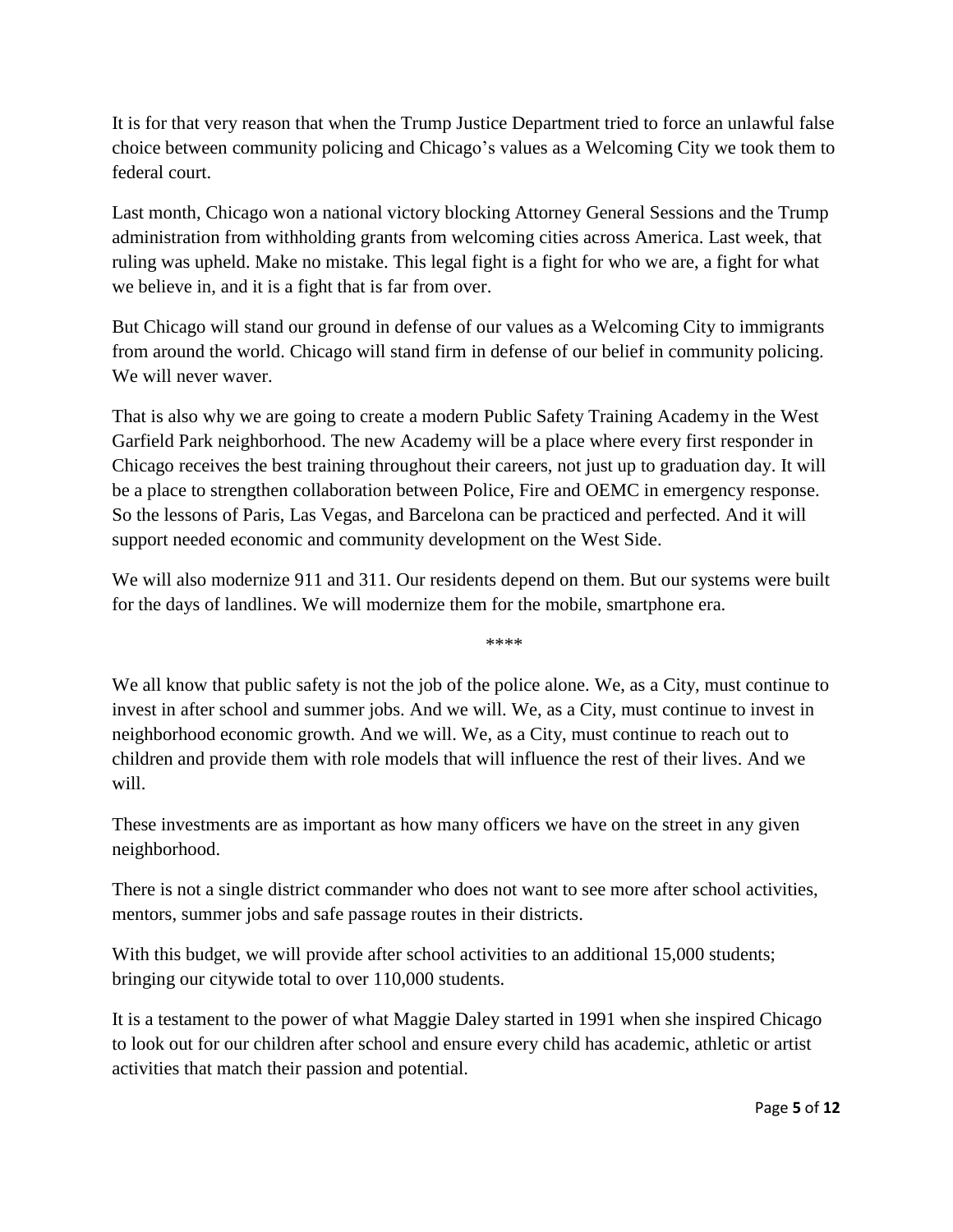Our responsibility to our children does not end when the school bell rings at the end of the day or end of the year.

With this budget, we will continue to strengthen summer jobs through One Summer Chicago.

With this budget, we will continue to expand Safe Passage routes to an additional 10 schools, helping protect nearly 80,000 children; a record high. So our students can focus on their studies on the way to and from school, not their safety.

With this budget, we will expand our investment in mentoring programs like Becoming a Man and Working on Womanhood so more young men and women in Chicago can look back on the decisions they make in high school with pride, rather than regret.

Today, we are ahead of schedule in providing mentors to every young man in  $8<sup>th</sup>$ ,  $9<sup>th</sup>$  and  $10<sup>th</sup>$ grade in our 20 most challenging neighborhoods.

I have joined several Becoming a Man sessions, including at Hyde Park Academy, where President Obama became acquainted with the BAM program. Before BAM came to Hyde Park Academy, 60 percent of their freshmen were heading to graduation. Today, it is North of 90.

I met a young man there, Germin Sims, who credits his mentor with helping him turn his life around. Today, Germin is a senior and he is applying to college. Any college would be lucky to have him. And we are lucky to have Germin in the Chamber with us this morning. His future is worth investing in.

\*\*\*\*

30 years ago this year, almost to the month, U.S. Secretary of Education William Bennett called Chicago Public Schools the worst in America. Whether we agreed with his conclusion or not, it forced us to face up to the problem.

Chicago students were being shortchanged. Chicago students were being held to lower standards. Chicago students' futures were being underfunded.

The problem was not with our children. Simply put, they were being overlooked and held back by a system that did not value their future. They were overlooked by a state funding formula that did not fully fund our schools. They were overlooked by a school system that permitted the shortest school day and year in the country. They were overlooked by a City that did not even provide universal full day Kindergarten.

But we looked our children squarely in the eye, and said that for you to live up to your full potential we must live up to our full responsibility to you.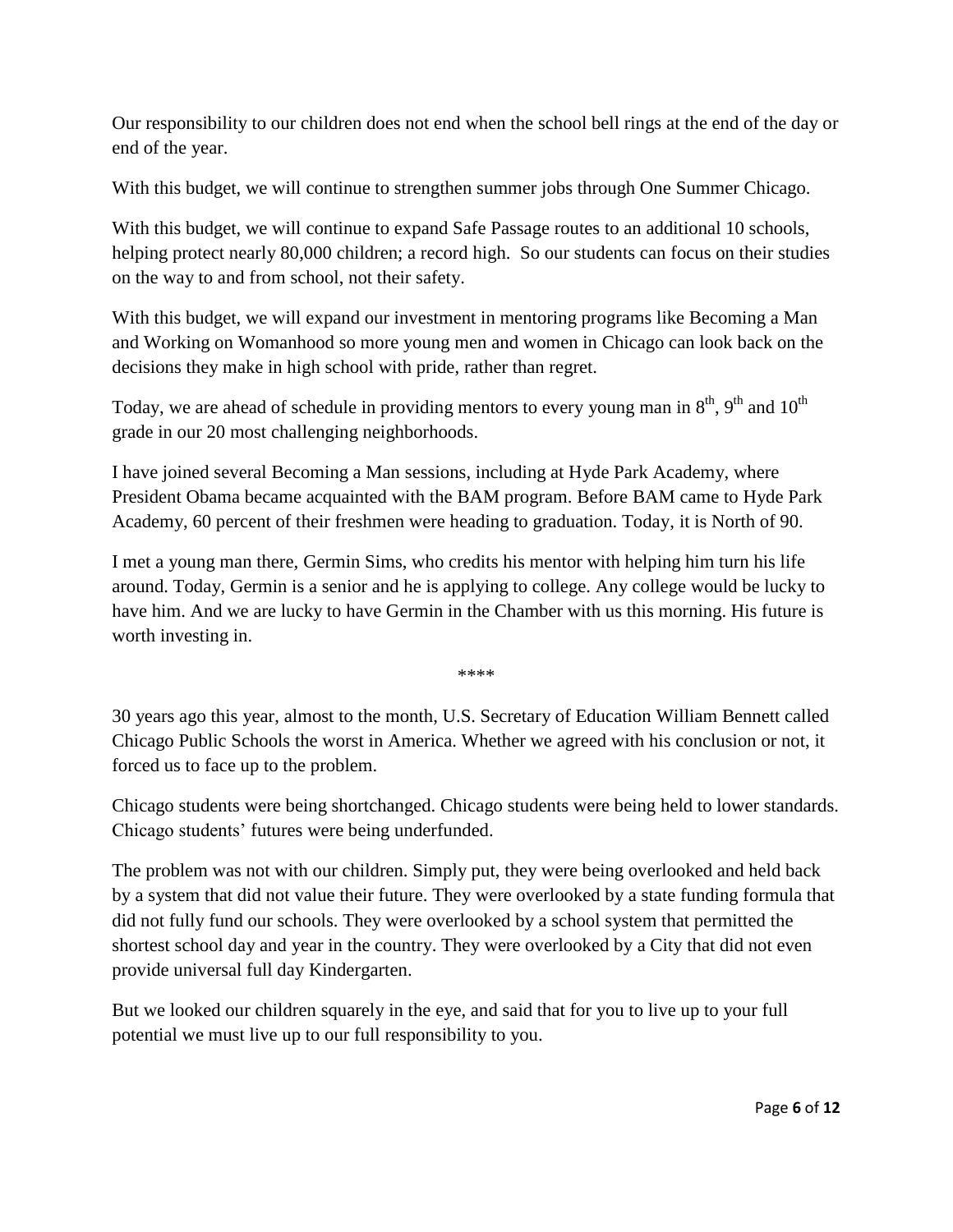That is why since 2011, we have invested more than 3.2 billion dollars in improvements at Chicago Public Schools.

Now, fewer and fewer students are learning in hallways and stairwells, and more are learning in modern classrooms, art rooms, computer labs, science labs, and athletic facilities. And every classroom in the city finally has air conditioning.

It is why every year since 2011, we have expanded International Baccalaureate, STEM schools, dual credit and dual enrollment in our community colleges, and Advanced Placement classes. Today, Chicago has the largest International Baccalaureate program in the country. Today, Chicago has among the largest dual credit, dual enrollment programs with community colleges in the country. Today, Chicago has one of the largest Advanced Placement programs in the country.

And every year since 2011, we have expanded access to Full Day Pre-K. This year, we will continue to do even more.

We will create five new early childhood education centers. More children will have spaces to learn and play during the day with an education that is totally focused on the early years. Complimentary to what we see in our neighborhood libraries.

More families will have access to high-quality Pre-K options in their neighborhoods. The same options all of us in this room want and do provide for our own children.

Our responsibilities to our children start before Kindergarten starts. Our responsibilities to our children also continue after high school ends.

High school graduation is not the end point anymore. It is a milestone along the way to success.

That is why Chicago is modernizing our education system.

We are moving from the old  $20<sup>th</sup>$  century Kindergarten to High School system to what the  $21<sup>st</sup>$ century requires: a Pre-K to College model.

The economy of tomorrow requires a post high school education, so our educational commitment today must reflect that necessity.

It is why Chicago was the first big city in America to make community college free if you earn a B average. The Chicago Star Scholarship is the only publicly funded full scholarship open to Dreamers in America. And 20 universities in Chicago and across Illinois now offer a discount on a 4-year degree if you keep that B average in community college.

In many ways, Chicago's education system has gone from a national laggard to a national leader.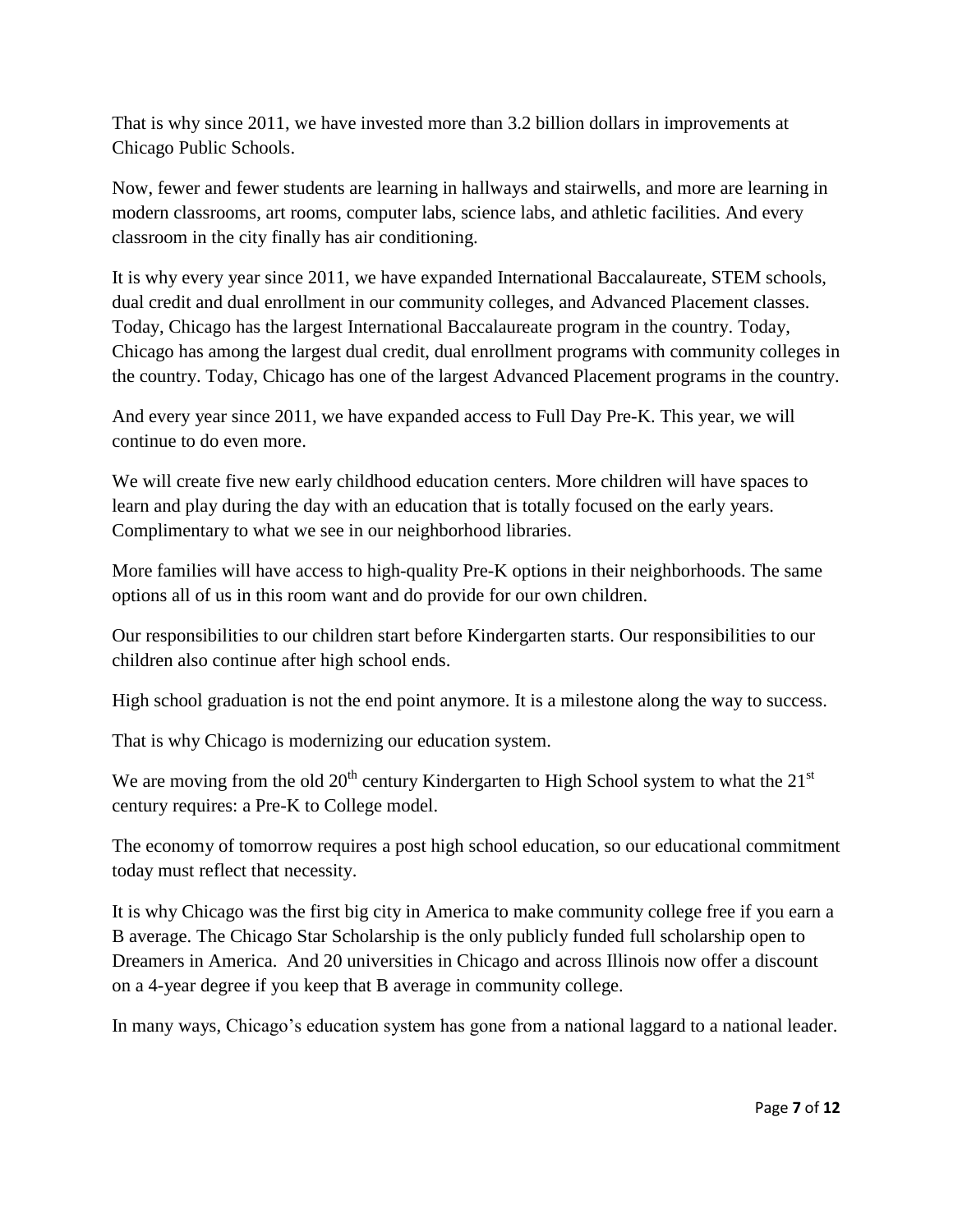Today, seven of the ten best high schools in Illinois are Chicago Public High Schools. Three of the ten best high schools in America are Chicago Public High Schools. Chicago's graduation rate has grown three and a half times faster the national average for the last five years. It has climbed from 56 percent in 2011 to 77 and a half percent last year.

Think about it for a second. A short time ago, we were averaging about one dropout for every one graduate. Now, according to the University of Chicago, nearly nine out of ten CPS high school freshmen are on track to graduate.

I want to thank the parents, the teachers, the principals, and most of all, the students of Chicago for all their hard work, progress and success. You are making our city proud.

The University of Chicago just released a study. They found four-year college enrollment by CPS graduates now matches the national average and leads New York City, Dallas, and Los Angeles.

And when Chicago students get to college, more of them are well prepared. Why? Because we are well on our way to ensuring that half of all high school graduates earn college and career credit while they are in high school. Those students are more prepared for the rigor of college when they get there, and their parents do not have to foot the bill for those college credits.

Because Chicago has been willing to invest in our young people, invest in our future, and address our long-term fiscal challenges, businesses have shown the confidence to hire in Chicago, move to Chicago, invest in Chicago and start-up in Chicago.

\*\*\*\*

We are generating jobs and growth not just in one part of Chicago, but in every part of Chicago.

In neighborhoods like Pullman, in Alderman Beale's ward. This January we will cut the ribbon on the new Whole Foods Midwest Distribution Center. It is moving to Chicago from Indiana. It will create 150 new jobs on Day One with more to come. It follows in the footsteps of other major suppliers that have moved to Pullman, including Method and Gotham Greens, and all of this builds on Pullman's new designation as a National Historic District.

In neighborhoods like Pilsen, in Alderman Solis's ward, where Preferred Freezer invested 45 million dollars in a new facility that creates new jobs in the community and supports business across Chicago. Another sign of the economic vitality and vibrancy of Pilsen.

In neighborhoods like Hegewisch, in Alderman Garza's ward, where a new rail car manufacturing facility is bringing 370 new jobs building modern trains cars for the CTA; the first time rail cars will be built in Chicago since the Pullman Factory closed in 1983.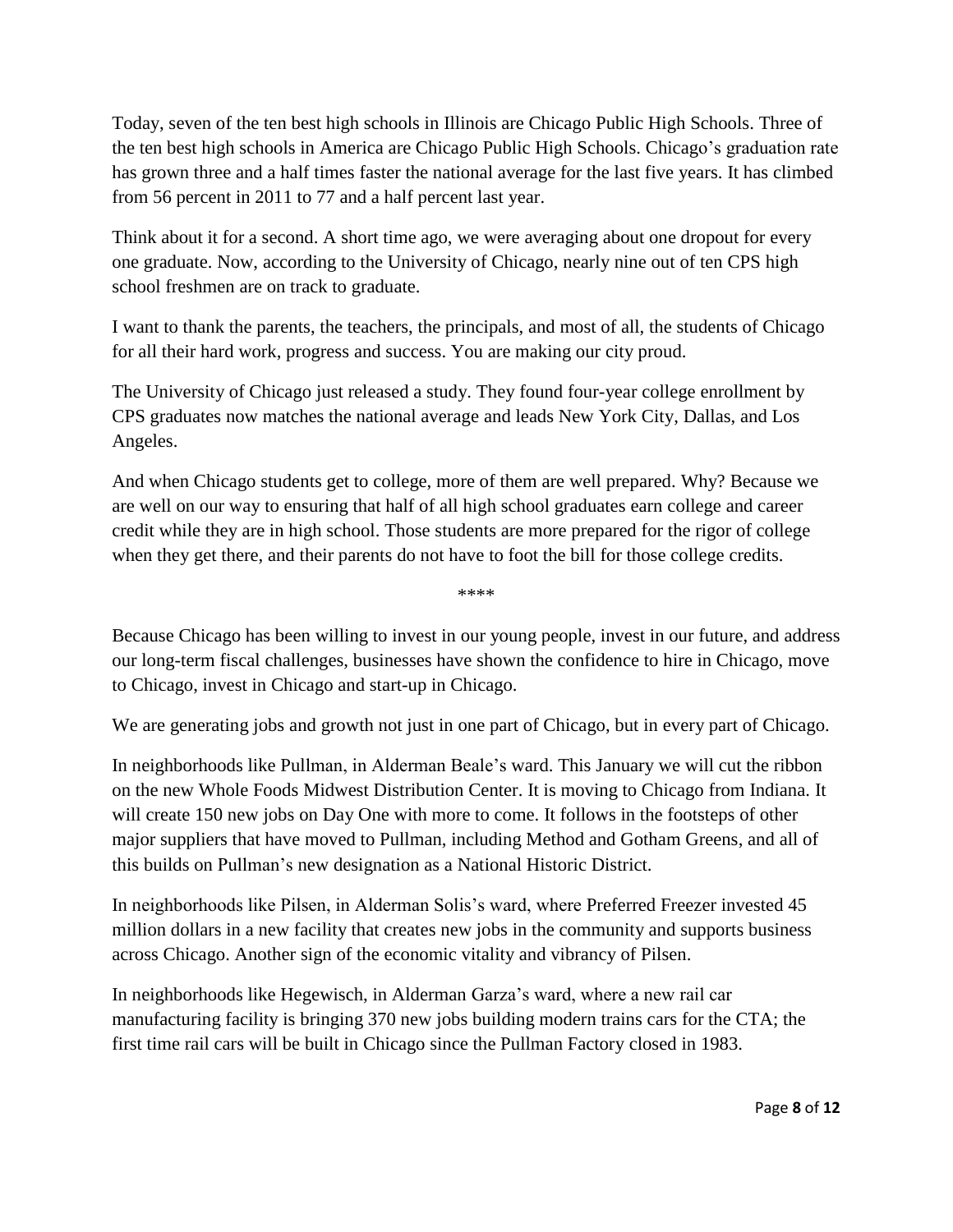In neighborhoods like Bronzeville, in Alderman King's ward, where a new Mariano's has created 400 jobs and features products from small businesses like Sweet Love in North Lawndale and 47 other local suppliers on their shelves.

And neighborhoods like West Humboldt Park, in Alderman Mitts' ward, where Freedman Seating is creating 300 more manufacturing jobs making new seats for the CTA. It is the first time those seats have ever been supplied by a Chicago company.

We are linking the record growth we see in our central business district to neighborhoods across the city, because we are One Chicago with one future. A few months ago, a number of you and I stood with small business owners from across the South, West and Southwest Sides. Businesses like Shawn Michelle's Homemade Ice Cream in Bronzeville, the Original Soul Vegetarian Restaurant in Chatham, and La Hacienda in Gage Park. 32 of them in all.

We were together in Lawndale to award the first round of \$3.2 million in grants from the Neighborhood Opportunity Fund. Something we created together.

Money from McDonald's relocation from Oak Brook to Chicago is flowing to neighborhood retail stores throughout the city. We just tapped another \$2.5 million in funding to help 25 more small businesses that make up our neighborhood economies hire and expand.

We all know that local arts and culture make our neighborhoods great places to call home. Local theaters attract neighborhood restaurants, coffee shops and nightlife. That is why, with this budget, we are going to eliminate taxes on neighborhood theaters and music venues. We will allow smaller theaters to thrive and give a hand to the local arts and culture that Chicago is famous for.

At the same time, we are going to raise the amusement tax for large venues and use those resources to support arts programs for our children.

To create more jobs and the conditions for more small businesses to thrive we must continue to invest in transportation, from modernizing the CTA to paving more roads and bike lanes.

\*\*\*\*

We are not going to wait for big ideas or resources from Washington or Springfield. It has been over a decade since we had an infrastructure bill from the state, and we all know the prospects for a Trump infrastructure bill do not look bright. But the City of Chicago cannot put our future on hold.

To continue to build a modern transportation system that works for all Chicagoans we will increase the fees on ride share companies. And we are going to use those resources to make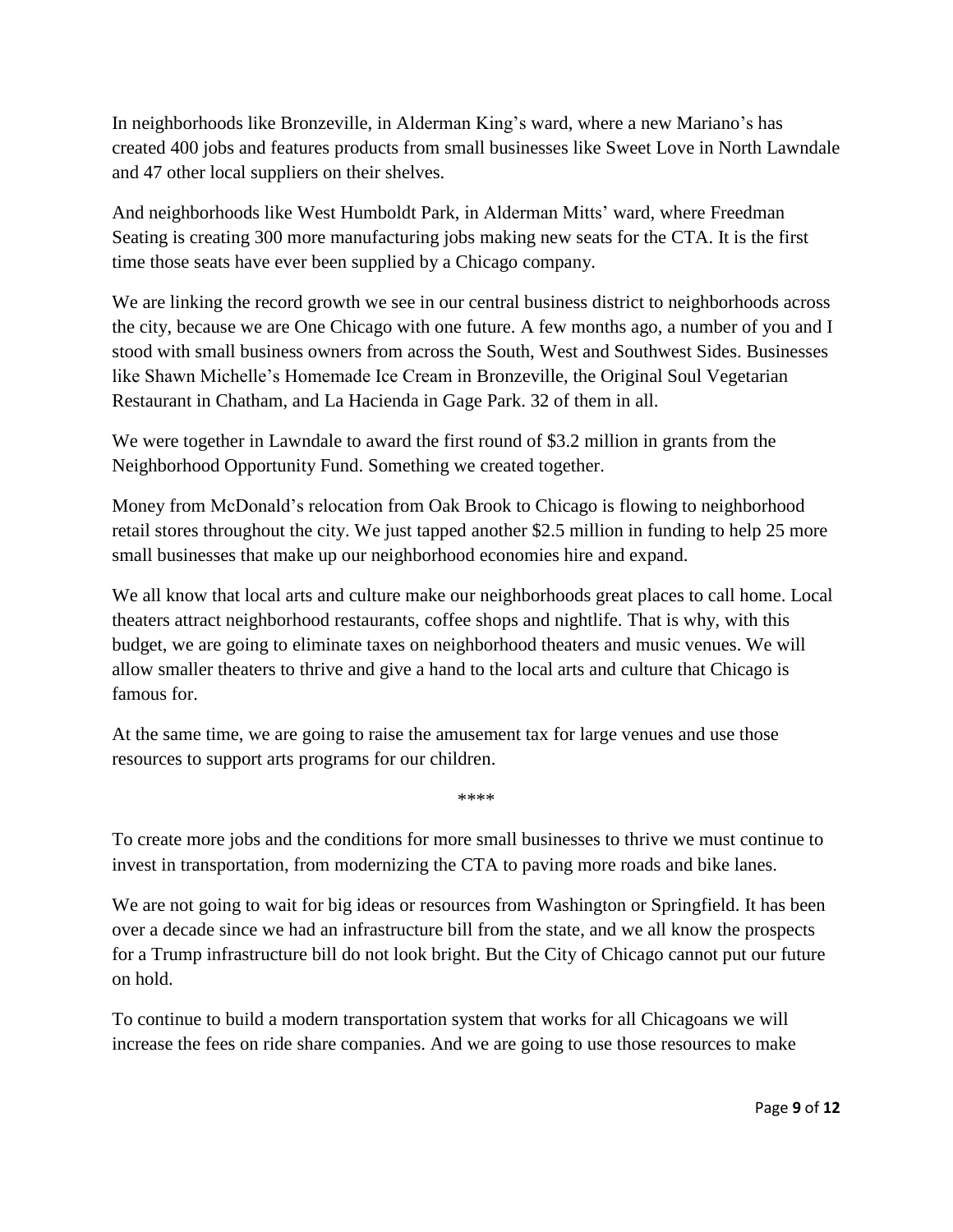needed investments to modernize transportation in Chicago for every resident; whether you travel by car, train, bus or bike.

We will be the first city to tap the ride share industry for resources to modernize our transportation system.

The investments we make in transportation will serve Chicago residents, employers and employees today, tomorrow, and for years to come.

We will continue to make public investments, which we know lead to private investments.

There are more than 20 billion dollars in major building projects moving forward across Chicago; unprecedented investment by the private sector reflecting unprecedented confidence in Chicago's future.

There are 58 cranes in the sky, more than there have been in decades, building a new Chicago.

Industrial occupancy in Chicago just reached a 20-year peak.

Think about this:

Every year for the last four years, more companies have moved to Chicago than to any other American city.

Every year for the last five years, investors from around the world have invested more in Chicago than in any other American city.

And over the last six years, Chicago's economy has grown faster than the economies of New York City, Washington, DC or the national average.

Chicago has attracted 120,000 new jobs in the last six years. We have cut unemployment nearly in half.

The steady stream of companies choosing to relocate to Chicago is not stopping or slowing down. Just yesterday, Walgreens announced they are moving their digital team to Chicago, bringing 300 more jobs to the city. Mars Foods just announced they are moving their North American Headquarters from Los Angeles to Chicago. They now have 1,200 employees at their Goose Island campus.

They recognize what we already know. What ConAgra, Coeur Mining and GE Healthcare recognized when they moved their headquarters from Omaha, outside Boise, and London.

Chicago has the most talented workforce at every level. Chicago has the most diversified economy of any major city.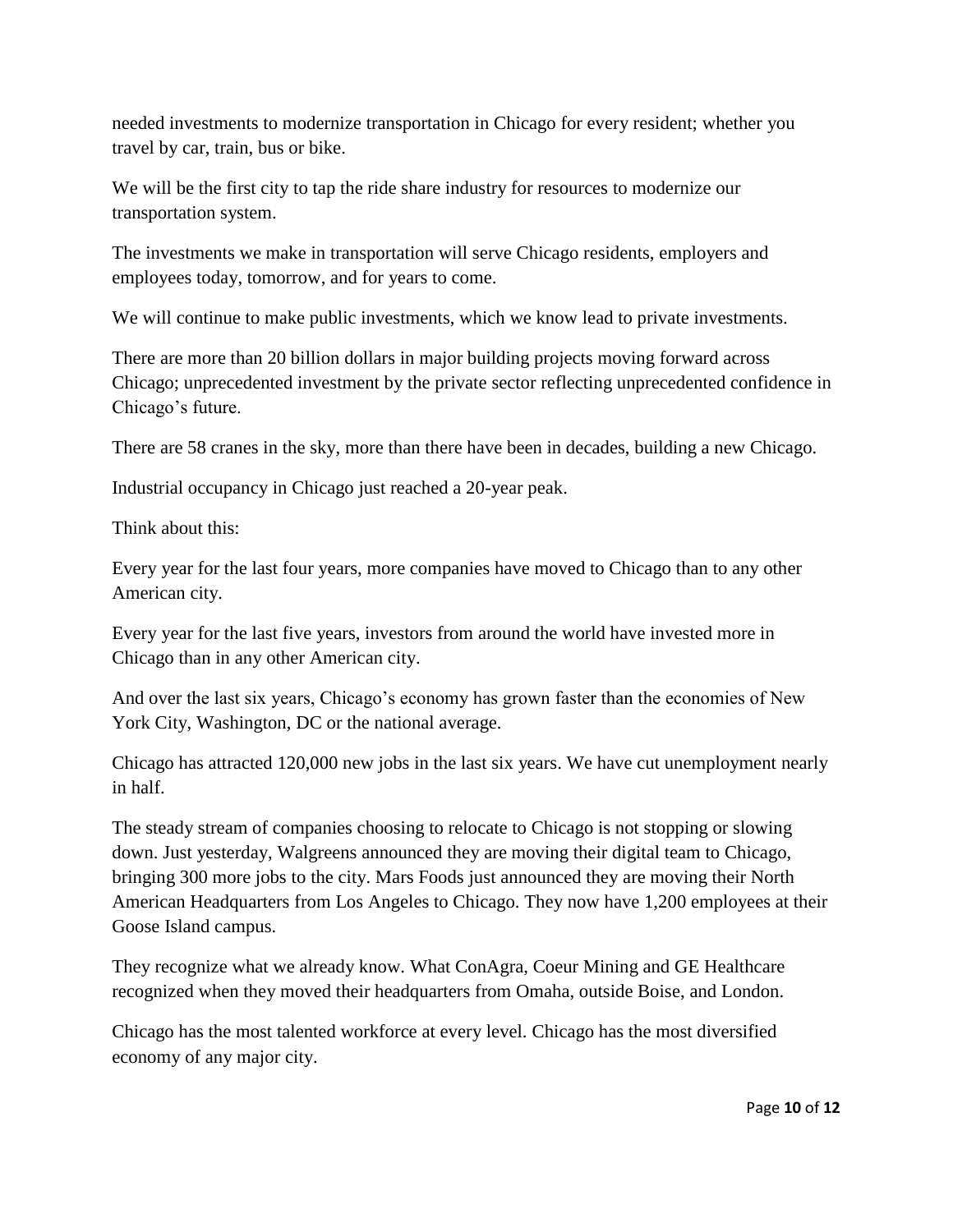Chicago is now the best-educated big city in America. We are home to a larger share of college graduates than New York City, Los Angeles, Houston or Philadelphia.

AT Kearney's Global Cities ranking of 128 cities ranks Chicago as the seventh most competitive city in the world, and the second most competitive city in North America.

We cannot rest on that ranking. If you want that future, you have to invest in that future. And we will, with this budget.

As we all know, more investment means more business and jobs for our residents and more revenues for our city to invest in the future. It helps turn the vicious cycle of poverty and crime into a virtuous one of jobs and growth. It helps create inclusive growth, so every part of Chicago can make progress together.

A new McDonald's Headquarters in Fulton Market can help finance improvements to a bakery in Bronzeville or a floral shop in Roseland. New headquarters by Kraft Heinz and ConAgra can help fund the Hatchery in East Garfield Park, a new shared innovation space for Chicago's next entrepreneurs. And a new Whole Foods in Englewood can feature products from small businesses like Tea Squares in Chatham and 34 other local suppliers on their shelves.

Ensuring that as Chicago grows, we grow together.

\*\*\*\*

Progress is never easy. But it is always worth fighting for.

When Secretary William Bennett said Chicago had the worst school system in the country, that problem was seen as intractable. He also said it would take a person of steel to make progress. Well, he must not have met Chicago's students and teachers. They proved him wrong. Today, Chicago leads the country in academic growth.

Chicagoans did what we have always done.

We showed that progress is possible. We rejected conventional wisdom that said improving our schools was hopeless.

Chicagoans have always risen to overcome any obstacle.

Chicago is the City that rose from the ashes of a fire to not only rebuild, but invent the modern skyscraper.

Chicago is the City that reversed the flow of the River and became the capital of commerce in the century known as American Century.